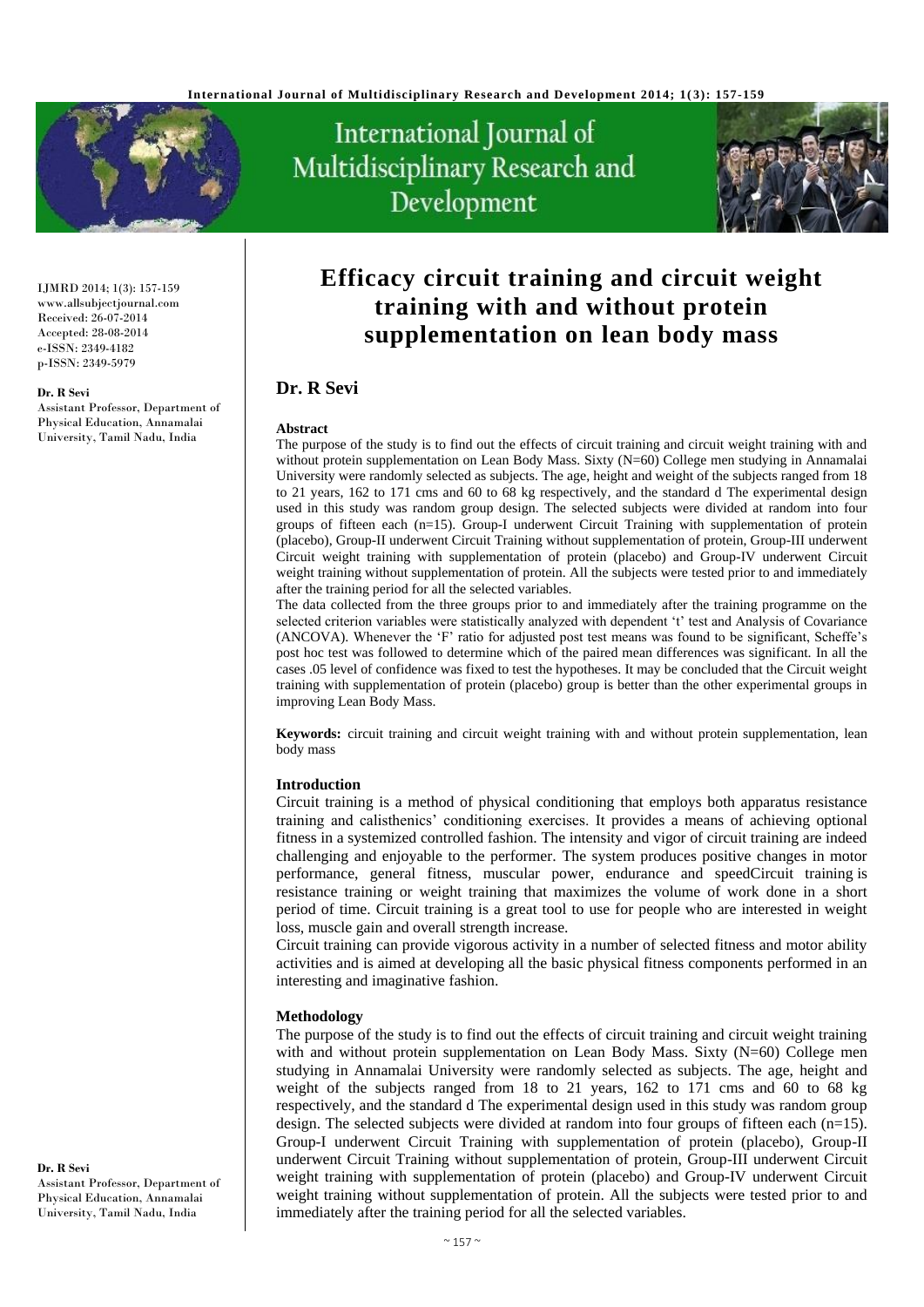The data collected from the three groups prior to and immediately after the training programme on the selected criterion variables were statistically analyzed with dependent 't' test and Analysis of Covariance (ANCOVA). Whenever the 'F' ratio for adjusted posttest means was found to be significant, Scheffe's post hoc test was followed to determine which of the paired mean differences was significant. In all the cases .05 level of confidence was fixed to test the hypotheses.

#### **Result**

The analysis of dependent 't'-test on the data obtained for Lean Body Mass of the subjects in the Pre-test and Post-test of experimental groups and control group has been presented in Table I.

| Table 1: The summary of mean and dependent't' test for the pre and post tests on lean body mass of experimental groups |  |  |
|------------------------------------------------------------------------------------------------------------------------|--|--|
|------------------------------------------------------------------------------------------------------------------------|--|--|

| <b>Mean</b>    | <b>Circuit Training with</b><br>supplementation of protein supplementation of protein<br>$Group-(I)$ | <b>Circuit Training without</b><br>$Group - (II)$ | <b>Circuit weight Training</b><br>with supplementation of<br>$protein Group - (III)$ | Circuit weight training<br>without supplementation of<br>protein $Group-(IV)$ |
|----------------|------------------------------------------------------------------------------------------------------|---------------------------------------------------|--------------------------------------------------------------------------------------|-------------------------------------------------------------------------------|
| Pre- test mean | 39.78                                                                                                | 39.65                                             | 39.74                                                                                | 39.81                                                                         |
| Post-test mean | 38.27                                                                                                | 37.70                                             | 37.15                                                                                | 37.37                                                                         |
| t'-test        | $2.42*$                                                                                              | $3.19*$                                           | $4.16*$                                                                              | $3.92*$                                                                       |

\* Significant at .05 level. (Table value required for significance at .05 level for't'-test with df 14 is 2.15)

From table I it is learnt that the dependent 't' test values between the pre and posttest means of Circuit Training with supplementation of protein (placebo), Circuit Training without supplementation of protein and that of between Circuit weight training with supplementation of protein (placebo) and Circuit weight training without supplementation of protein are 2.42, 3.19, 4.16 and 3.92 respectively. Since the obtained 't'-test value of experimental groups is greater than the table value 2.15 with df 14 at .05 level of confidence, it is concluded that Circuit Training with supplementation of protein (placebo), Circuit Training without supplementation of protein, Circuit weight training with supplementation of protein (placebo) and Circuit weight training without supplementation of protein have registered significant improvement in performance of Lean Body Mass.

The Analysis of covariance (ANCOVA) on Lean Body Mass of experimental groups has been presented in Table -II.

| <b>Adjusted Post test Means</b>                                          |                                    |                                                                                                                                                         |                                                          |                                                |                          |    |                              |              |
|--------------------------------------------------------------------------|------------------------------------|---------------------------------------------------------------------------------------------------------------------------------------------------------|----------------------------------------------------------|------------------------------------------------|--------------------------|----|------------------------------|--------------|
| <b>Circuit Training with</b><br>upplementation of<br>protein $Group-(I)$ | <b>Circuit Training</b><br>without | Circuit weight<br><b>Training with</b><br>supplementation of supplementation of<br>  rotein Group – (II)   protein Group – (III)   protein Group – (IV) | Circuit weight<br>training without<br>supplementation of | Source of<br><b>Variance</b>                   | Sum of<br><b>Squares</b> | df | Mean<br><b>Squares Ratio</b> | $\mathbf{F}$ |
| 38.24                                                                    | 37.77                              | 37.16                                                                                                                                                   | 37.31                                                    | Between With in 10.85 36.93 355 3.620.67 5.39* |                          |    |                              |              |

\* Significant at.05 level of confidence (Lean Body Mass Scores in Centimeters) (The table value required for Significance at .05 level with df 3 and 55 is 2.77)

Table II shows that the adjusted posttest mean value of Lean Body Mass for Circuit Training with supplementation of protein (placebo), Circuit Training without supplementation of protein, Circuit weight training with supplementation of protein (placebo) and Circuit weight training without supplementation of protein are 38.24, 37.77, 37.16 and 37.31 respectively. The obtained F-ratio of 5.39 for the adjusted posttest mean is more than the table value of 2.77 for df 3 and 55 required for significance at .05 level of confidence.

The results of the study indicate that there are significant differences among the adjusted posttest means of experimental groups on the increase of Lean Body Mass.

To determine which of the paired means have a significant difference, Scheffe's test has been applied as Post hoc test and the results are presented in Table III.

**Table 3:** The scheffe's test for the differences between the adjusted posttests paired means on lean body mass

| <b>Adjusted Posttest Means</b> |                                 |                                |                                     |                   |                   |
|--------------------------------|---------------------------------|--------------------------------|-------------------------------------|-------------------|-------------------|
| <b>Circuit Training with</b>   | <b>Circuit Training without</b> | <b>Circuit weight Training</b> | Circuit weight training             | Mean              | <b>Confidence</b> |
| supplementation of             | supplementation of              | with supplementation of        | without supplementation of          | <b>Difference</b> | <b>Interval</b>   |
| protein $Group-(I)$            | protein $Group - (II)$          | $protein Group - (III)$        | protein $Group-(IV)$                |                   |                   |
| 38.24                          | 37.77                           | $- -$                          | $\hspace{0.04in}$ $\hspace{0.04in}$ | 0.47              | 0.85              |
| 38.24                          | $- -$                           | 37.31                          | $\overline{\phantom{m}}$            | $0.93*$           | 0.85              |
| 38.24                          | $- -$                           | $- -$                          | 37.16                               | $1.08*$           | 0.85              |
| --                             | 37.77                           | 37.31                          | $- -$                               | 0.46              | 0.85              |
| $- -$                          | 37.77                           | $- -$                          | 37.16                               | 0.61              | 0.85              |
| $- -$                          | --                              | 37.31                          | 37.16                               | 0.15              | 0.85              |

\* Significant at.05 level of confidence

Table II shows that the adjusted posttest mean differences between Circuit Training with supplementation of protein (placebo) group and Circuit weight training with supplementation of protein (placebo) group, between Circuit Training with supplementation of protein group and Circuit weight training without supplementation of protein (placebo)

group, are 0.93 and 1.08 respectively and they are greater than the confidence interval 0.85 which shows significant differences at .05 level of confidence.

The differences between Circuit Training with supplementation of protein (placebo) group and Circuit Training without supplementation of protein group, Circuit